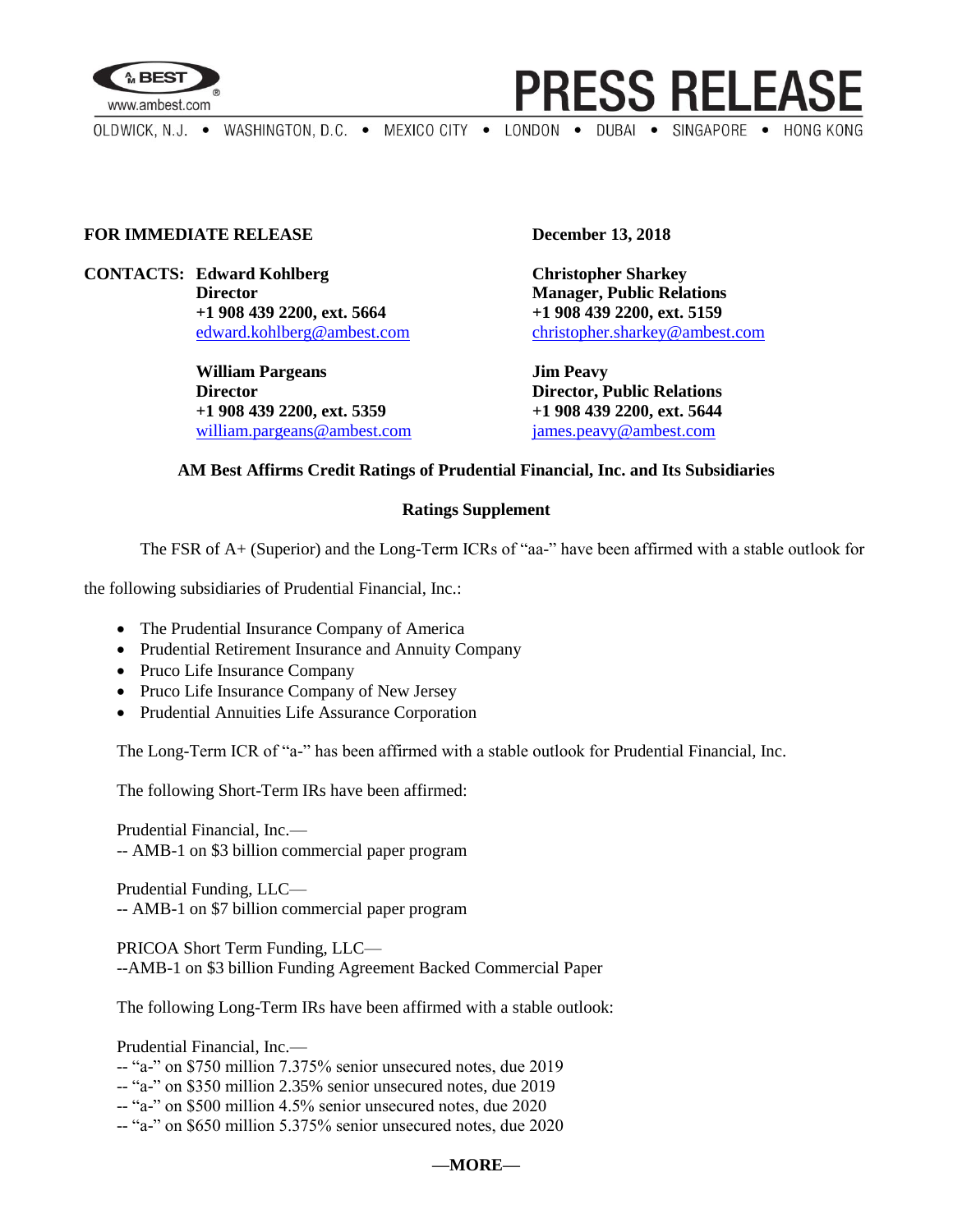

**PRESS RELEASE** 

OLDWICK, N.J. . WASHINGTON, D.C. . MEXICO CITY . LONDON . DUBAI . SINGAPORE . HONG KONG

**—2—**

-- "a-" on \$400 million 4.50% senior unsecured notes, due 2021 -- "a-" on \$700 million 3.50% senior unsecured notes, due 2024 -- "a-" on JPY 23.0 billion 2.62% senior unsecured notes, due 2026 -- "a-" on JPY17.5 billion 2.76% senior unsecured notes, due 2026 -- "a-" on JPY 9 billion 3.099% senior unsecured notes, due 2027 -- "a-" on \$600 million 3.878% senior unsecured notes, due 2028 -- "a-" on JPY 33 billion 3.104% senior unsecured notes, due 2032 -- "a-" on \$500 million 5.75% senior unsecured notes, due 2033 -- "a-" on \$300 million 5.40% senior unsecured notes, due 2035 -- "a-" on \$750 million 5.70% senior unsecured notes, due 2036 -- "a-" on \$250 million 5.90% senior unsecured notes, due 2036 -- "a-" on \$750 million 6.625% senior unsecured notes, due 2037 -- "a-" on \$350 million 6.625% senior unsecured notes, due 2040 -- "a-" on \$500 million 6.20% senior unsecured notes, due 2040 -- "a-" on \$300 million 5.625% senior unsecured notes, due 2041 -- "a-" on \$325 million 5.80% senior unsecured notes, due 2041 -- "a-" on \$350 million 5.1% senior unsecured notes, due 2043 -- "a-" on \$750 million 4.6% senior unsecured notes, due 2044 --"a-" on \$895.8 million 3.905% senior unsecured notes, due 2047 -- "a-" on \$400 million 4.418% senior unsecured notes, due 2048 -- "a-" on \$1.039 billion 3.935% senior unsecured notes, due 2049 -- "bbb" on \$1.0 billion 5.875% fixed to floating junior subordinated notes, due 2042 -- "bbb" on \$1.5 billion 5.625% fixed to floating junior subordinated notes, due 2043 -- "bbb" on \$500 million 5.20% fixed to floating junior subordinated notes, due 2044 -- "bbb" on \$1.0 billion 5.375 junior subordinated notes, due 2045 -- "bbb" on \$750 million 4.50% junior subordinated notes, due 2047 -- "bbb" on \$1 billion 5.70% junior subordinated notes, due 2048 -- "bbb" on \$575 million 5.75% junior subordinated notes, due 2052 -- "bbb" on \$710 million 5.70% junior subordinated notes, due 2053 -- "bbb" on \$500 million 5.625% junior subordinated notes, due 2058

The Prudential Insurance Company of America— -- "a" on \$350 million 8.30% surplus notes, due 2025

Prudential Funding, LLC—

-- "a+" on \$300 million 6.75% senior unsecured notes, due 2023

Prudential Financial, Inc.—"a-" retail note program rating -- "a-" on all outstanding notes issued under the program

PRICOA Global Funding I—"aa-" program rating -- "aa-" on all outstanding notes issued under the program

The following indicative Long-Term IRs on securities available under shelf registration have been